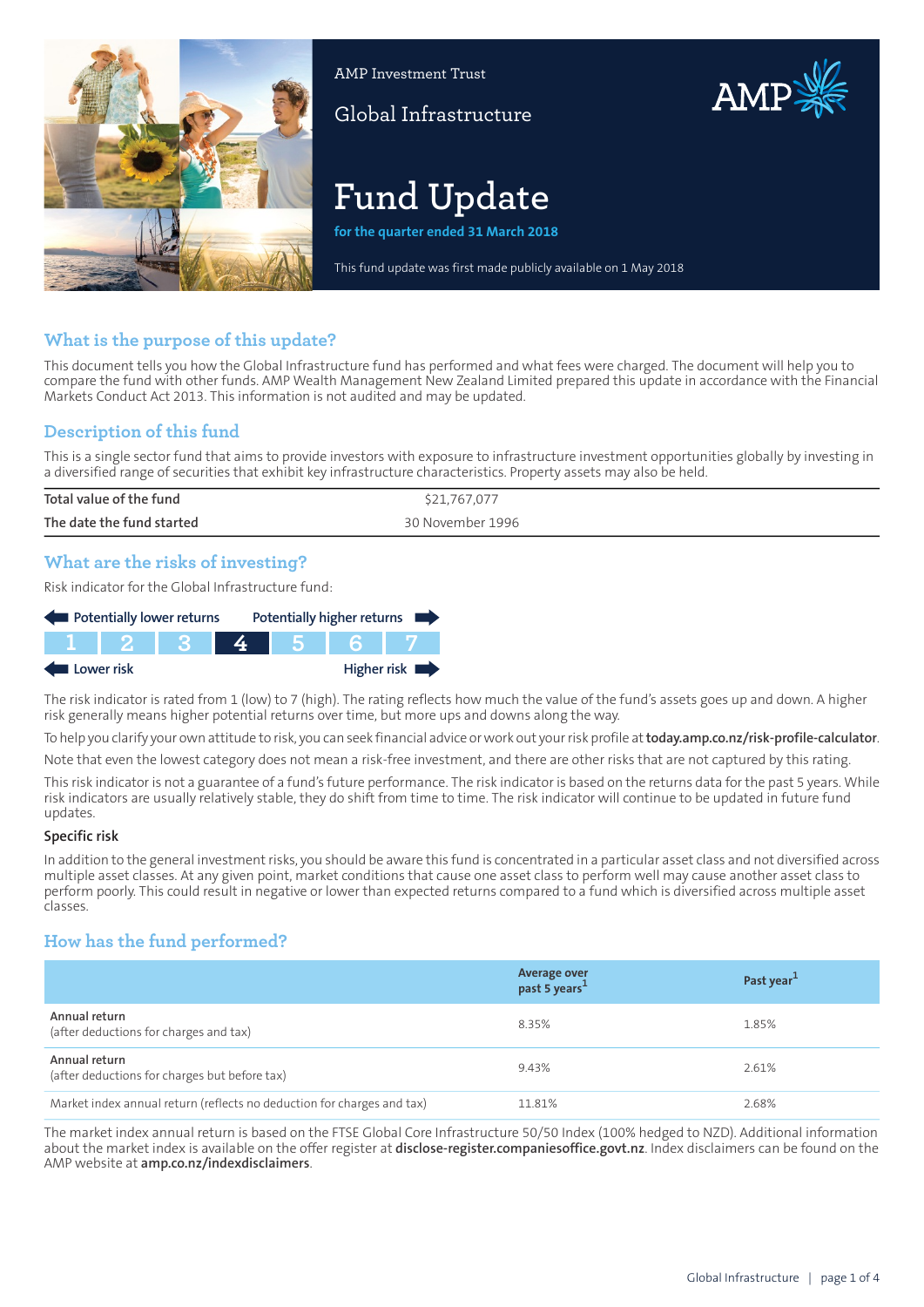#### **Annual return graph**



Return

This shows the return after fund charges and tax for each of the last 10 years ending 31 March. The last bar shows the average annual return for the last 10 years, up to 31 March 2018.

**Important:** This does not tell you how the fund will perform in the future.

Returns in this update are after tax at the highest prescribed investor rate (PIR) of tax for an individual New Zealand resident. Your tax may be lower.

#### **What fees are investors charged?**

Investors in the Global Infrastructure fund are charged fund charges. In the year to 31 March 2017 these were:

|                                             | % of net asset value                                                     |
|---------------------------------------------|--------------------------------------------------------------------------|
| Total fund charges                          | 2.28%                                                                    |
| Which are made up of -                      |                                                                          |
| Total management and administration charges | 2.28%                                                                    |
| Including -                                 |                                                                          |
| Manager's basic fee                         | 1.89%                                                                    |
| Other management and administration charges | 0.39%                                                                    |
| Total performance-based fees                | $0.00\%$                                                                 |
| <b>Other charges</b>                        | Dollar amount per investor or description<br>of how charge is calculated |
| .                                           |                                                                          |

NIL

Investors may also be charged individual action fees for specific actions or decisions (for example, for withdrawing from or switching funds). See the 'fees and other charges' document on the entry relating to the offer of interests in the AMP Investment Trust maintained on the offer register (**[disclose-register.companiesoffice.govt.nz](https://disclose-register.companiesoffice.govt.nz/)**) for more information about those fees.

Small differences in fees and charges can have a big impact on your investment over the long term.

#### **Example of how this applies to an investor**

Craig had \$10,000 in the fund at the start of the year and did not make any further contributions. At the end of the year, Craig received a return after fund charges were deducted of \$185.00 (that is 1.85% of his initial \$10,000). Craig also paid \$0.00 in other charges. This gives Craig a total return after tax of \$185.00 for the year.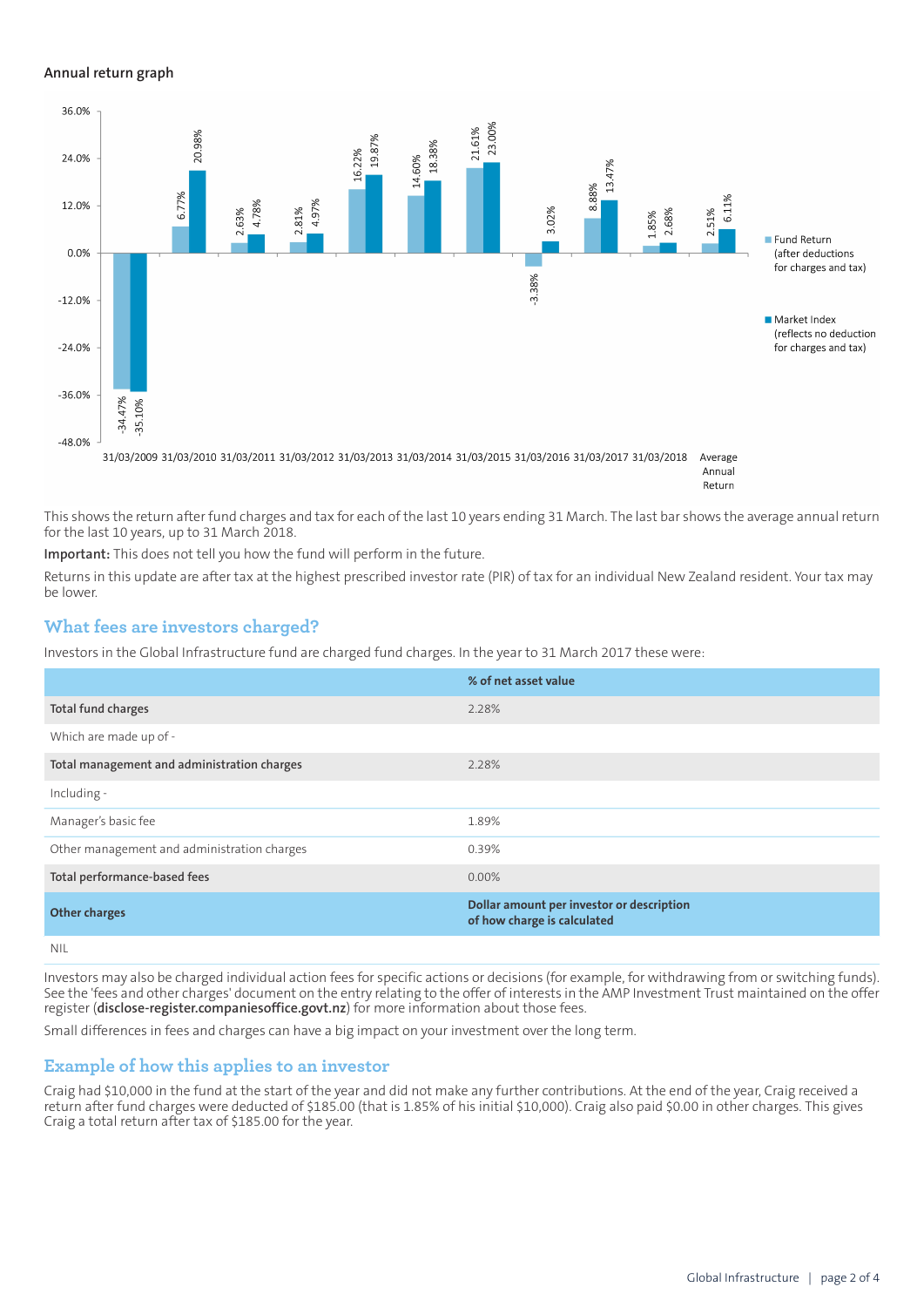# **What does the fund invest in?**

### **Actual investment mix<sup>2</sup>**

This shows the types of assets that the fund invests in.



#### **Target investment mix**

This shows the mix of assets that the fund generally intends to invest in.

| <b>Asset Type</b>            | <b>Allocation</b> |
|------------------------------|-------------------|
| Cash and cash equivalents    | 0.00%             |
| New Zealand fixed interest   | 0.00%             |
| International fixed interest | 0.00%             |
| Australasian equities        | 0.00%             |
| International equities       | 100.00%           |
| Listed property              | 0.00%             |
| Unlisted property            | 0.00%             |
| Commodities                  | 0.00%             |
| Other                        | 0.00%             |

# **Top 10 investments<sup>2</sup>**

|                | <b>Name</b>                     | Percentage<br>of fund<br>net assets | <b>Asset Type</b>      | <b>Country</b> | <b>Credit rating</b><br>(if applicable) |
|----------------|---------------------------------|-------------------------------------|------------------------|----------------|-----------------------------------------|
| 1              | NextEra Energy Inc              | 5.50%                               | International equities | United States  | N/A                                     |
| 2              | Crown Castle International Corp | 5.47%                               | International equities | United States  | N/A                                     |
| 3              | American Tower Corp             | 4.36%                               | International equities | United States  | N/A                                     |
| $\overline{4}$ | Enbridge Inc                    | 3.93%                               | International equities | Canada         | N/A                                     |
| 5              | Union Pacific Corp              | 3.61%                               | International equities | United States  | N/A                                     |
| 6              | Xcel Energy Inc                 | 2.92%                               | International equities | United States  | N/A                                     |
|                | <b>ONEOK Inc</b>                | 2.70%                               | International equities | United States  | N/A                                     |
| 8              | Kinder Morgan Inc               | 2.66%                               | International equities | United States  | N/A                                     |
| 9              | Aena SME SA                     | 2.47%                               | International equities | Spain          | N/A                                     |
| 10             | WEC Energy Group Inc            | 2.41%                               | International equities | United States  | N/A                                     |

The top 10 investments make up 36.03% of the fund.